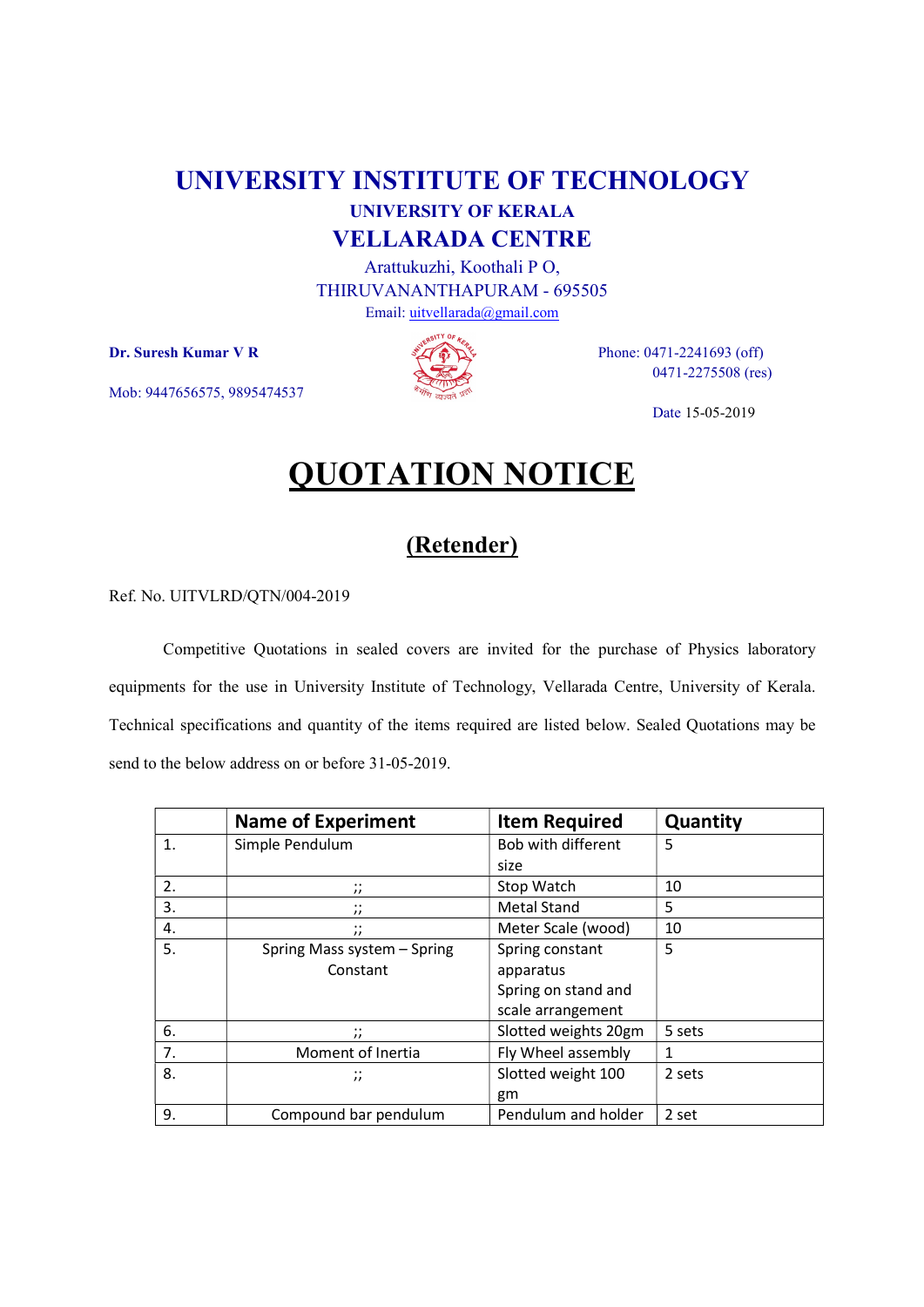|     |                                     | for wall mounting       |                |
|-----|-------------------------------------|-------------------------|----------------|
| 10. | Youngs Modulus                      | <b>Travelling Micro</b> | $\overline{2}$ |
|     |                                     | Scope                   |                |
| 11. | $\prime$                            | Knife Edge              | 2 pairs        |
| 12. | $\ddot{\phantom{a}}$<br>$^{\prime}$ | <b>Screw Guage</b>      | 5              |
| 13. | $\ddot{ }$                          | <b>Vernier Calipers</b> | 5              |
| 14. | $\dddot{ }$                         | Mirror                  | 5              |
|     |                                     | (optic lever)           |                |
| 15. | $\ddot{ }$                          | Scale and Telescope     | $\overline{2}$ |
|     |                                     | with stand              |                |
| 16. | <b>Rigidity Modulus</b>             | Static torsion          | 1 set          |
|     |                                     | apparatus               |                |
| 17. | $\dddot{ }$                         | Torsion pendulum        | 2 sets         |
|     |                                     | disc & stand with       |                |
|     |                                     | holder for wire         |                |
| 18. | Ω,<br>$^{\prime\prime}$             | Steel wire              | 25 m           |
| 19. | $\vdots$                            | Weighing machine 0-     | $\mathbf{1}$   |
|     |                                     | 10 kg range             |                |
| 20. | Melde's String Experiment           | Melde's string          | 1 set          |
|     |                                     | arrangement + Pully     |                |
| 21. | $\dddot{ }$                         | Weight box used in      | 1 box          |
|     |                                     | common balance          |                |
| 22. | $\dddot{a}$                         | Eliminator              | $\mathbf{1}$   |
| 23. | $\dddot{ }$                         | Digital Weighing        | $\mathbf{1}$   |
|     |                                     | machine (0-100 gm)      |                |
| 24. | Viscosity of liquid                 | Stoke's apparatus       | 1 set          |
| 25. | $\ddot{ }$                          | Lead shots              | 100            |
| 26. | $\dddot{a}$                         | Castor oil              | 5 Irs          |
| 27. | $\dddot{ }$                         | Constant pressure       | $\mathbf{1}$   |
|     |                                     | head apparatus          |                |
| 28. | $\dddot{ }$                         | Capillary tube (Small   | 5              |
|     |                                     | varying radius)         |                |
| 29. | $\cdot$ .<br>$^{\prime\prime}$      | Rubber tube             | 5 <sub>m</sub> |
| 30. | $^{\prime\prime}$                   | Measuring jar(0-100     | $\overline{2}$ |
|     |                                     | ml)                     |                |
| 31. | $\dddot{a}$                         | <b>Burette</b>          | 5              |
| 32. | $\ddot{\phantom{0}}$                | Beaker                  | 5              |
| 33. | Surface tension                     | Mercury                 | 500gm          |
| 34. | Sonometre frequency of AC           | Sonometer apparatus     | 1 set          |
|     |                                     | with weights            |                |
| 35. | $\ddot{ }$                          | Table pulleys           | 2 sets         |
| 36. | $\ddot{ }$                          | Transformer and main    | 1 set          |
|     |                                     | code                    |                |